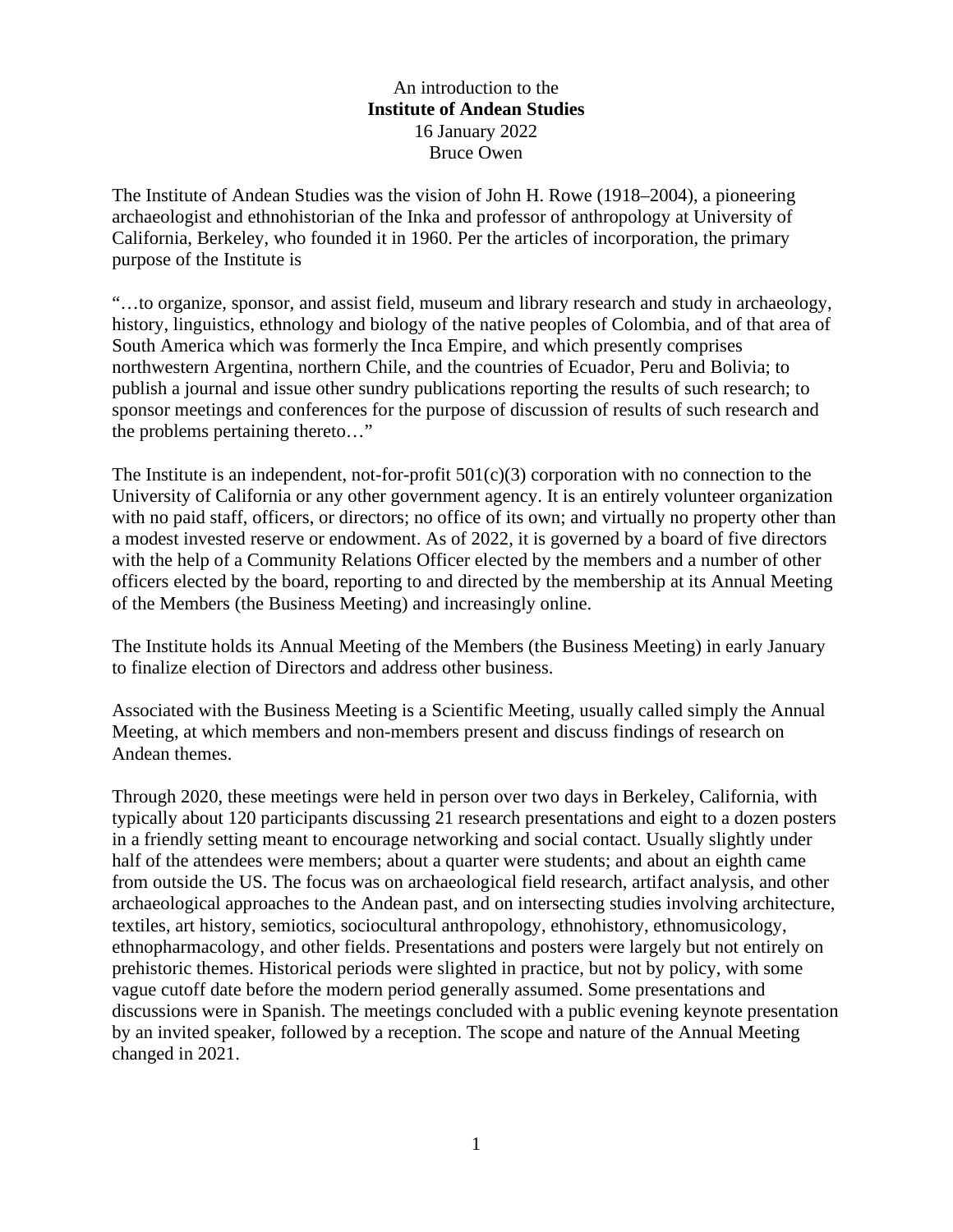The Covid-19 pandemic that reached the US in early 2020 pushed the Scientific Meetings of 2021 and 2022 online, with fees waived, and coincided with two efforts to enhance the Institute.

First, a Working Group on Ethical Conduct in Andean Studies drafted a Code of Conduct and statement of shared ethical commitments related to dimensions of safe educational, workplace, and research climates, starting with provisions on unlawful discrimination, sexual misconduct, retaliation, and related behaviors.

Second, a Blue Ribbon Commission on Engaging Africans and their Descendants in Andean Studies produced a report assessing their theme and recommending responses.

Both work products are available on the IAS website and are worth reading. They guided changes adopted during 2020 and 2021, and planned for 2022, through revisions to the Institute's bylaws, articles of incorporation, and practices, and through adjustments to the 2021 and 2022 virtual Annual Meetings. Changes included increasing the number of Directors from three to five; establishing a Community Relations Officer; ratifying a Statement of Shared Ethical Commitments, Code of Conduct, and Related Policies; reemphasizing the Institute's original breadth of topical and temporal focus and specifically including people of African descent and other groups; and measures to increase openness and inclusivity in the Institute's activities.

The free and virtual Annual Meetings aligned well with the renewed goals and broad thematic focus of the Institute, and greatly increased the number and diversity of participants.

For in-person Annual Meetings, the Institute awards a competitive annual travel grant of up to \$2,500 to help a Latin American scholar attend the meeting. The grantee gives a special extended presentation. For the virtual Annual Meetings of 2021 and 2022, the Travel Grant funds were instead divided as Presentation Awards evenly among first authors of presentations from South America who wished to participate in the Awards program.

The Institute publishes a journal, *Ñawpa Pacha*, on paper and online, covering generally the same themes as the meetings. It circulates on paper to members who wish to receive it and who also access the entire journal archive online through the IAS website; through complimentary subscriptions for 36 mostly Latin American institutions that could not otherwise afford it; to academics through over 2,700 institutional subscriptions (as of 2020) handled by the publisher Taylor & Francis; to anybody willing to pay to download an article directly from the publisher's website; to academics through institutional subscriptions to JSTOR after a 7-year embargo; and to the online public for free through JSTOR's "Register & Read" program, again with the 7-year embargo. *Ñawpa Pacha* is indexed in the Scopus Abstract and Citation Database by Elsevier.

The Institute maintains a website that seasonally supports the virtual or in-person Annual Meeting and provides an archive of past Annual Meeting programs and abstracts, streaming video of some past Travel Grantee and Keynote presentations, and institutional information and facilities such as a way for members to pay dues online. The Institute also has a Facebook page that shares information about conferences, books, research opportunities, and so on, and an Instagram account with related content.

Members of the Institute are nominated by other members, and elected by the board of directors. Election usually requires that the nominee have completed a terminal degree (usually, but not